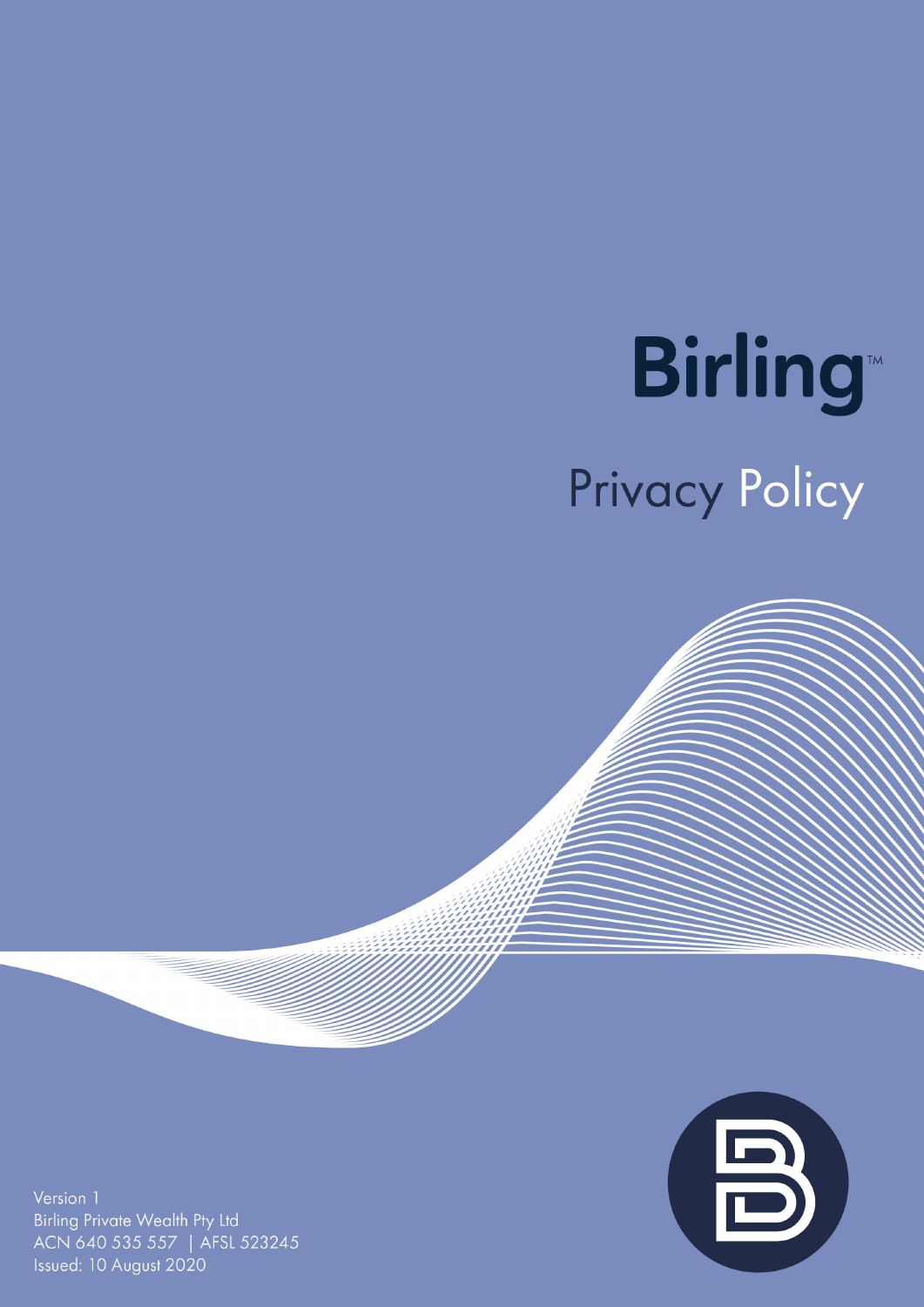

# Contents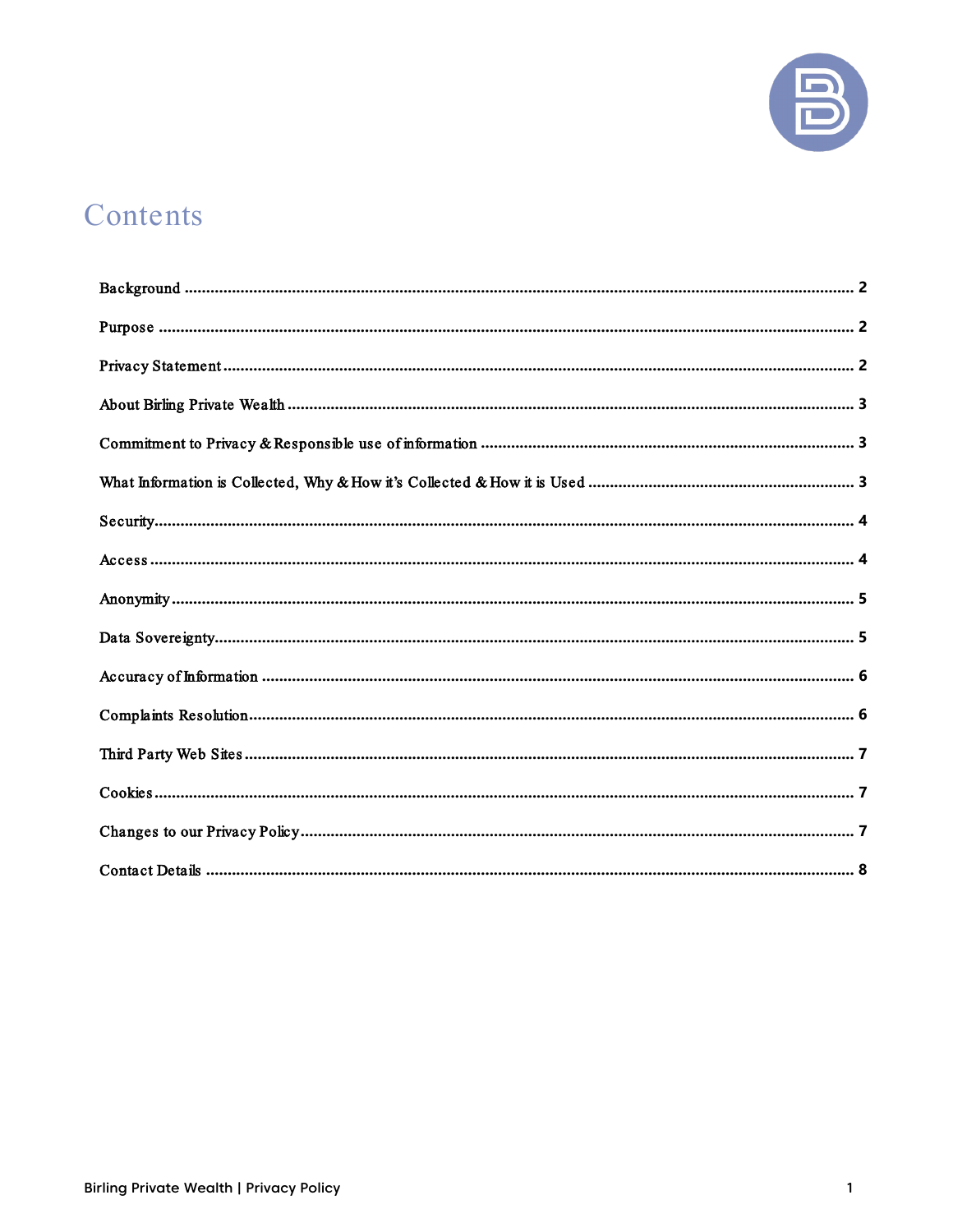

# <span id="page-2-0"></span>Background

The [Privacy Act 1988](http://www.comlaw.gov.au/Series/C2004A03712) (Privacy Act) is an Australian law which regulates the handling of personal information about individuals.

The Privacy Act includes thirteen Australian Privacy Principles (APPs). The APPs set out standards, rights and obligations for the handling, holding, use, accessing and correction of personal information (including sensitive information).

## <span id="page-2-1"></span>Purpose

Birling Private Wealth (Birling) AFSL 523245 | ACN 640 535 557 recognises that your privacy and the security of your personal information is paramount. As a financial services company, Birling takes every precaution to ensure that your privacy is maintained, and that any personal information is stored securely.

The purpose of this Privacy Policy is to clearly outline:

- − Birling's adherence to the Privacy Act 1988 (The Act), the Australian Privacy Principles (APPs);
- What information is collected, why it is collected and what it is used for; and
- − Birling's commitment to ensuring your privacy is maintained and your personal information is secure.

Should you have any questions about this Privacy Policy please contact [birling@birling.com.au.](mailto:birling@birling.com.au) Further information on privacy in Australia may be obtained by visiting the website of the Office of the Australian Information Commissioner at [www.oaic.gov.au.](http://www.oaic.gov.au/)

#### <span id="page-2-2"></span>Privacy Statement

This Privacy Policy is authorised for distribution by Birling Private Wealth.

| Entity:      | Birling Private Wealth Pty Ltd<br>Level 13, 83 Mount Street, North Sydney NSW 2060 |            |                                |  |
|--------------|------------------------------------------------------------------------------------|------------|--------------------------------|--|
| ABN:         | 640 535 557                                                                        | Version:   | BIR-Policy-Privacy v1 20200810 |  |
| <b>AFSL:</b> | 523245                                                                             | Published: | 10 August 2020                 |  |
| Review:      | 9 August 2021                                                                      |            |                                |  |

This Policy shall be published on the licensee's website and made available on request.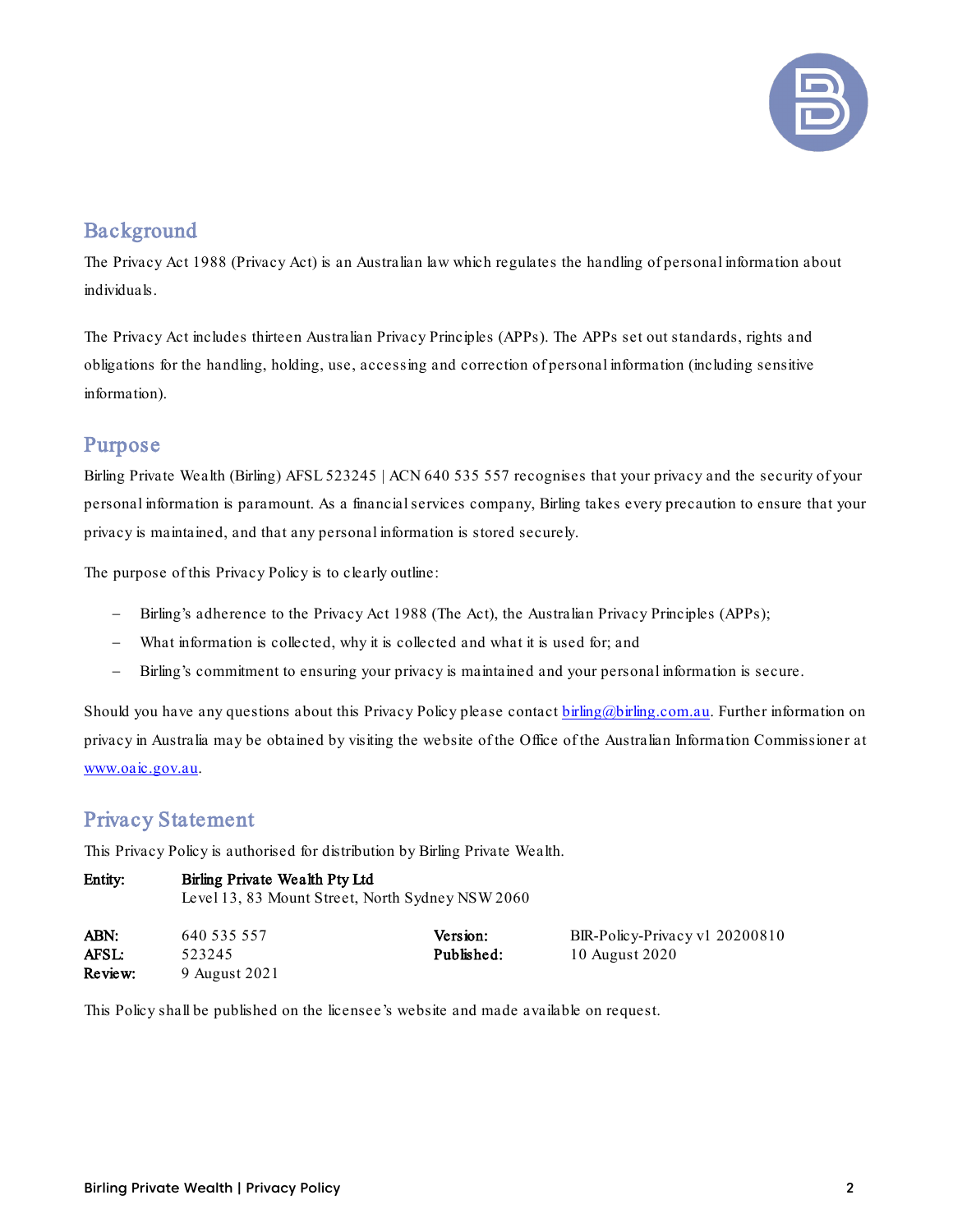

# <span id="page-3-0"></span>About Birling Private Wealth

Birling is a well-respected financial wealth management firm with a focus on embracing new technology, research and products to ensure that we can deliver, accurate, efficient and hassle-free advice.

The firm draws on more than 20 years' industry experience specialising in financial planning. We and our staff offer a high level of trusted advice to our existing clientele along with a refreshing alternative for new clients seeking a personal, trusted and valued relationship.

Birling holds an Australian Financial Services Licence (AFSL) which has been issued by the Australian Securities and Investments Commission (ASIC).

Birling is required to comply with the obligations of the Corporations Act and the conditions of its licence. This includes the need to have adequate compensation arrangements in place with a Professional Indemnity insurer for the financial services that it and its current and past representatives provide.

# <span id="page-3-1"></span>Commitment to Privacy & Responsible use of information

Birling Private Wealth abides by the applicable Australian Privacy Principles (APPs) enacted in 2014 as the Privacy Amendment (Enhancing Privacy Protection) Act 2012, which amends the Privacy Act 1988.

Birling is required to meet particular legislative and regulatory requirements. In order to provide comprehensive wealth management advice to you, we are required to collect certain personal information from you. This policy will address how personal information you provide to us is collected, held, used, corrected, disclosed and transferred.

# <span id="page-3-2"></span>What Information is Collected, Why & How it's Collected & How it is Used

As a financial services organisation, we are subject to certain legislative and regulatory requirements which necessitate us obtaining and holding detailed information which personally identifies you and/or contains information about you ("personal information"). In addition, our ability to provide you with a comprehensive advisory service is dependent on us obtaining specific information about you including but not limited to:

- Your name, date of birth, current addresses, telephone, mobile, fax numbers, e-mail address;
- Employment details and employment history;
- Details of your financial needs and objectives;
- Your current financial circumstances, including assets and liabilities (both actual and potential), income expenditure, insurance cover and superannuation;
- Details of your investment preferences and aversions or tolerance to risk;
- Any other information relevant to your needs;
- Information regarding your dependents & family commitments.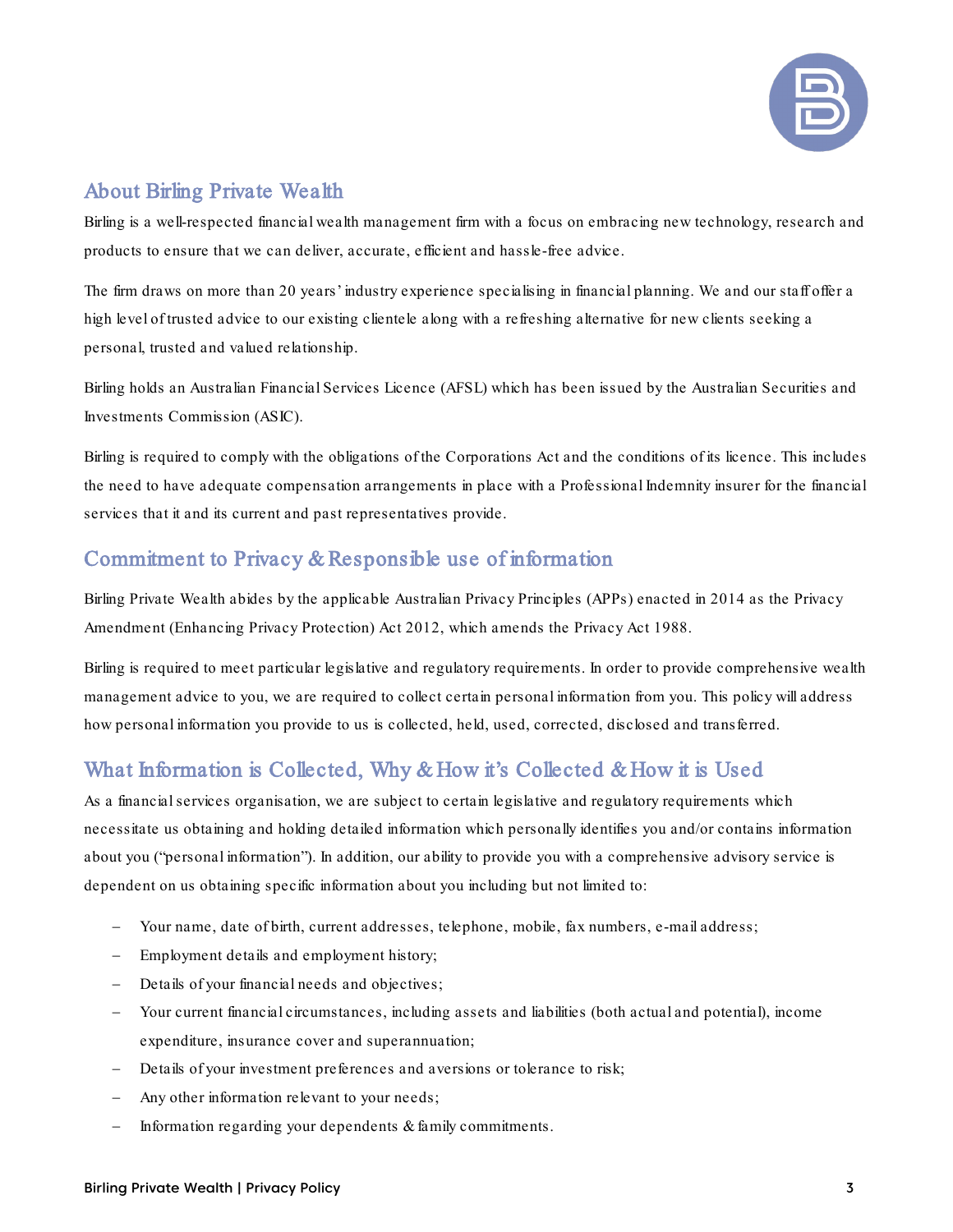

Failure to provide the personal information referred to above may expose you to higher risks in respect of the recommendations made to you and may affect the adequacy or appropriateness of advice we give you.

We are required, pursuant to the Corporations Act, to collect sufficient information to ensure appropriate advice can be given in respect of recommendations made to our clients. If you elect not to provide us with the personal information referred to above, we may elect to terminate our retainer with you if we believe we are unable to provide you with an appropriate service.

We also have a requirement to collect certain personal information for the purpose of reporting to AUSTRAC under the Anti-Money Laundering & Counter Terrorism Financing Act 2006. This information will be securely stored and only divulged if required under Law.

#### <span id="page-4-0"></span>**Security**

Your personal information is held in your client file which may be physical, electronic or a combination of both. These records are accessible only to authorised personnel.

We will at all times seek to ensure that the personal information collected and held by us is protected from misuse, loss, unauthorised access, modification or disclosure. At all times your personal information is treated as confidential and any sensitive information is treated as highly confidential. All paper files are stored in lockable cabinets that are secured out of hours. Access to our premises is tightly controlled. All computer-based information is protected through the use of passwords, access control lists, with a high level of auditability.

It is a legislative requirement that we keep all personal information and records for a period of 7 years. Should you cease to be a client of ours, we will maintain your personal information on or off site in a secure manner for 7 years. After this, the information will be destroyed.

#### <span id="page-4-1"></span>Access

You may at any time, by contacting us by any of the methods detailed below, request access to your personal information. We will then (subject to the following exceptions) provide you with access to that information either by providing you with copies of the information requested, allowing you to inspect the information requested or providing you with an accurate summary of the information held. We will, prior to providing access in accordance with this policy, require you to provide evidence of your identity.

We will not provide you access to personal information which would reveal any confidential formula or the detail of any in-house evaluative decision-making process but may instead provide you with the result of the formula or process or an explanation of that result.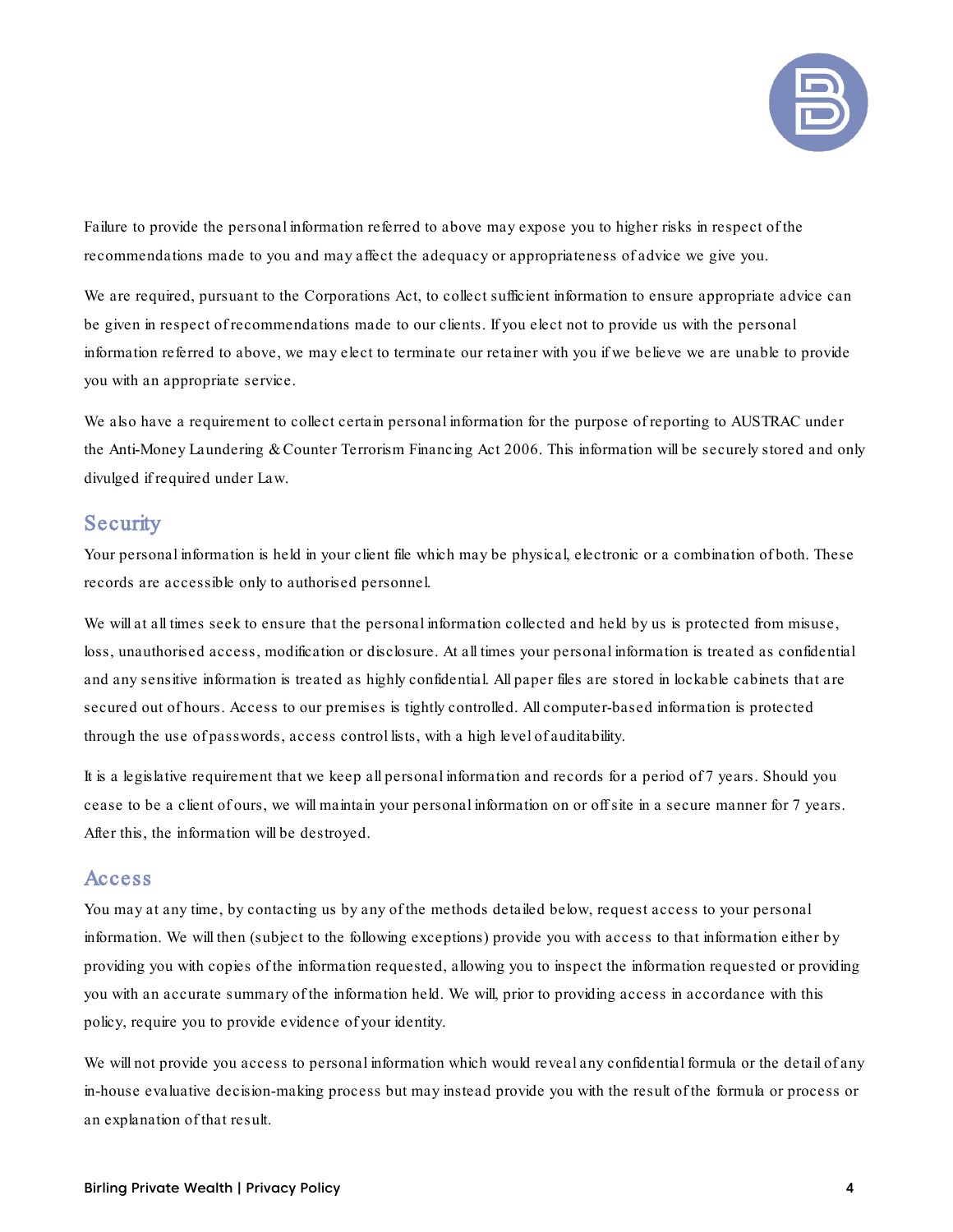

We will not provide you with access to your personal information if:

- Providing access would pose a serious threat to the physical or mental well-being, financial loss, or damage to the reputation of another person;
- Providing access would have an unreasonable impact on the privacy of others;
- The request for access is frivolous or vexatious;
- The information related to existing or anticipated legal proceedings between us and would not be discoverable in those proceedings;
- Providing access would reveal our intentions in relations to negotiations with you in such a way as to prejudice those negotiations;
- Providing access would be unlawful
- Denying access is required or authorised by or under law;
- Providing access would be likely to prejudice certain operations by or on behalf of an enforcement body or an enforcement body request that access not be provided on the grounds of national security.

In the event we refuse you access to your personal information; we will provide you with an explanation for that refusal.

#### <span id="page-5-0"></span>Anonymity

Due to the nature of the financial services industry there are few cases where anonymity can be assured. You may deal with us anonymously where it is lawful and practicable to do so, for example, if you telephone requesting our postal address.

#### <span id="page-5-1"></span>Data Sovereignty

While all physical data will be stored within our offices in Australia, electronic records will be hosted in data centres located in Australia unless disclosed otherwise.

As a provider of financial services, we have obligations to disclose some personal information to government agencies and regulators in Australia, and in some cases offshore. We are not able to ensure that foreign government agencies or regulators will comply with Australian privacy laws, although they may have their own privacy laws.

We may disclose your personal information to other members of the Birling team, anyone we engage to do something on our behalf, and other organisations that assist us with our business. We may also use your information to tell you about products or services we think may interest you.

We may disclose your personal information to an entity which is located outside Australia. Details of the countries where the overseas recipients are likely to be located are in our privacy policy.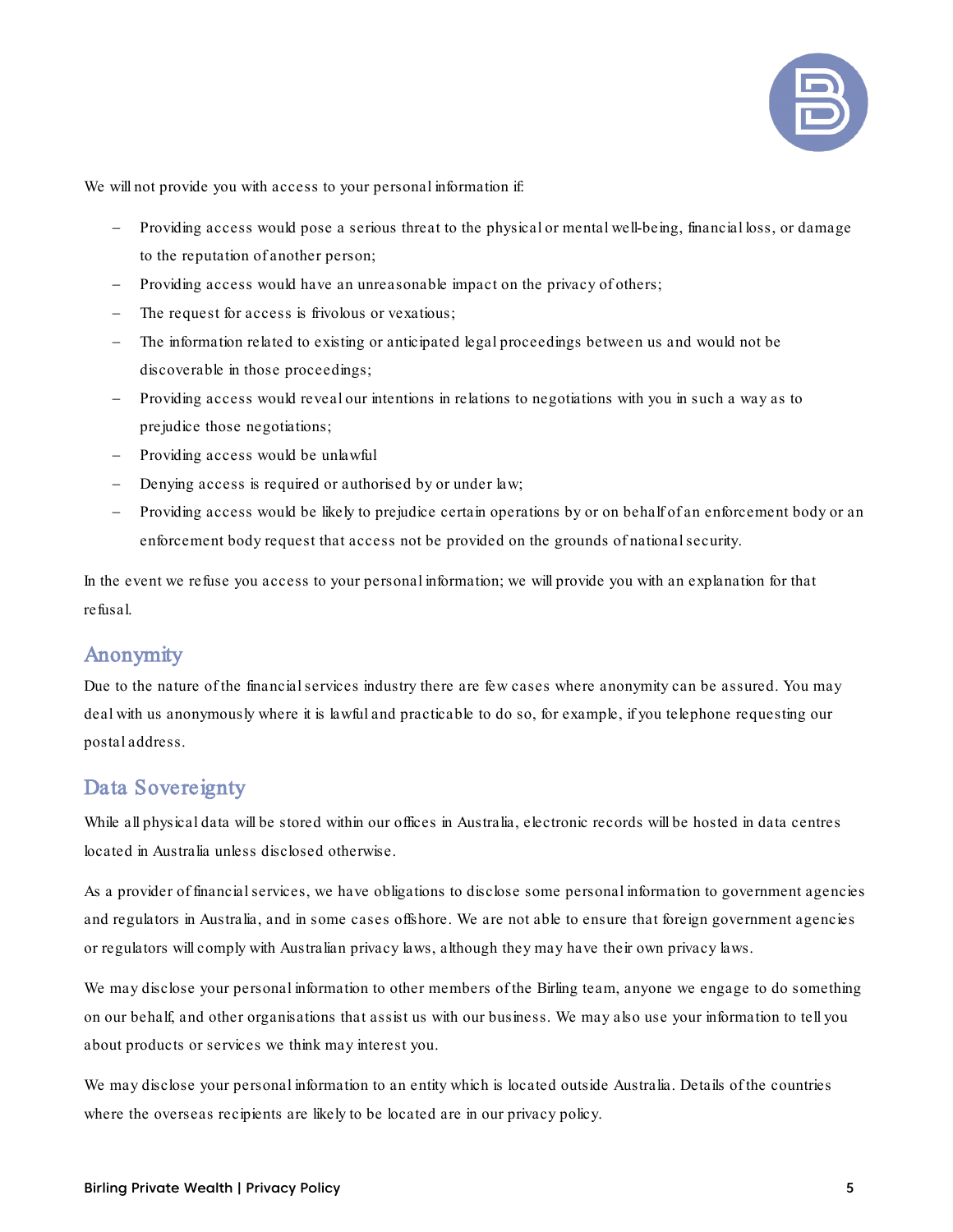

We may also use your information to comply with legislative or regulatory requirements in any jurisdiction if necessary, in running our business, to prevent fraud, crime or other activity that may cause harm.

We will not send any personal information about you overseas unless you consent to it or we are obligated to do so under law.

By using our products or services, you consent to these disclosures.

#### <span id="page-6-0"></span>Accuracy of Information

We will endeavour to ensure that, at all times, the personal information about you which we hold is up to date and accurate. In the event that you become aware, or believe that any personal information which we hold about you is inaccurate, incomplete or outdated, you may contact us by any of the methods detailed below and provide to us evidence of the inaccurate, incomplete or out-dated information and we will, if we agree that the information requires correcting, take all reasonable steps to correct the information.

If we do not agree that your personal information requires correcting, we must, if you request, take reasonable steps to ensure that whenever your personal information is accessed or handled in the future, it is apparent that you are not satisfied as the accuracy or completeness of that information.

We will endeavour to respond to any request for access within 14-30 days depending on the complexity of the information and/or the request. If your request is urgent, please indicate this clearly.

#### <span id="page-6-1"></span>Complaints Resolution

If you wish to complain about any suspected breach of this privacy policy or the Australian Privacy Principles, you should contact us by any of the methods detailed below and request that your complaint be directed to the Privacy Officer.

We have a data breach response plan and process in place in line with the Privacy Amendment (Notifiable Data Breaches) Act 2017 enacted 22 February 2018, an amendment to the Privacy Act 1988, referred to as the Notifiable Data Breach (NDB) Scheme. If a breach is considered an Eligible Data Breach, Birling will notify any affected parties as well as the OAIC within 30 days.

For complaints not related to data breaches, your complaint will be considered within 7 days and responded to. It is our intention to use our best endeavours to resolve any complaint to your satisfaction; however, if you are unhappy with our response, you are entitled to lodge a complaint with the Australian Financial Complaints Authority (AFCA).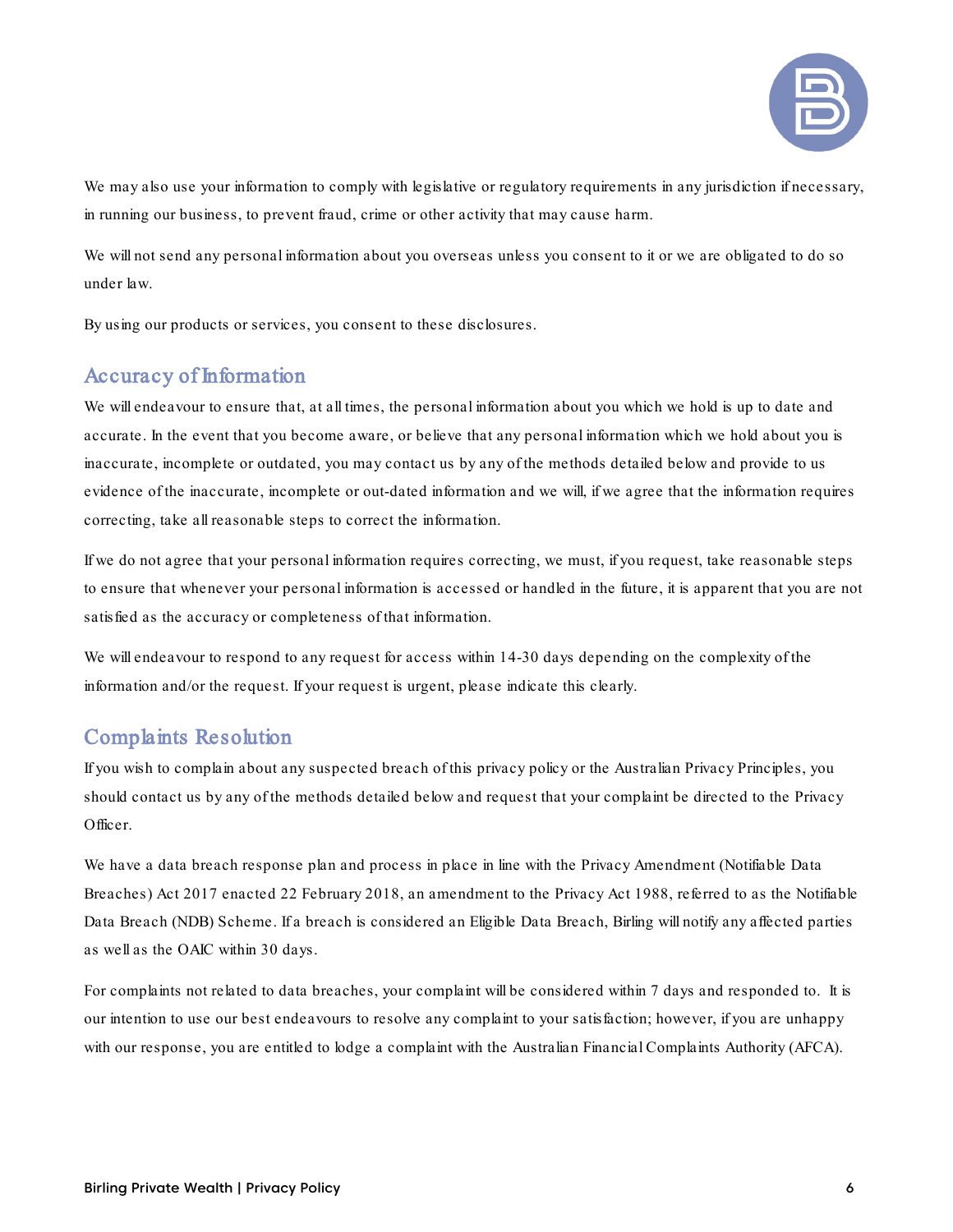

AFCA provides fair and independent financial services complaint resolution that is free to consumers. You can contact AFCA on:

Online: [www.afca.org.au](http://www.afca.org.au/) Email:  $in \overline{6}$  (*a*) a fc a .org.au Phone: 1800 931 678 Mail: Australian Financial Complaints Authority GPO Box 3 Melbourne VIC 3001

## <span id="page-7-0"></span>Third Party Web Sites

Birling Private Wealth may provide links to third-party web sites whose operators may or may not adhere to a privacy policy or be governed by the National Privacy Principles.

While it is not necessary to register your personal details to use our web site, we do offer a registration service, which will enable you to receive product and service updates, newsletter and other information. In the event you do register with us, we will collect personal information from you including your name and e-mail address.

If you have registered with us and decide, at any time, that you do not wish to receive any further information from us, you can send an e-mail to the e-mail address noted below requesting to be removed from our online registration database. Please allow 2 weeks for your request to be actioned.

You may amend or update your registration details by sending an e-mail to the e-mail address noted below providing your amended details. Please allow two weeks for your request to be actioned.

# <span id="page-7-1"></span>**Cookies**

Our website uses cookies, which allows us to identify your browser while you are using our site. Cookies do not identify you; they simply allow us to track usage patterns so that we can measure the level of interest in various areas of our site. All browsers allow you to be notified when you receive a cookie and elect to either accept it or not. Your Internet service provider should be able to assist you to set your preferences.

# <span id="page-7-2"></span>Changes to our Privacy Policy

This policy will be reviewed no less than every 12 months and updated as required due to changes in technology, legislation or regulatory requirements.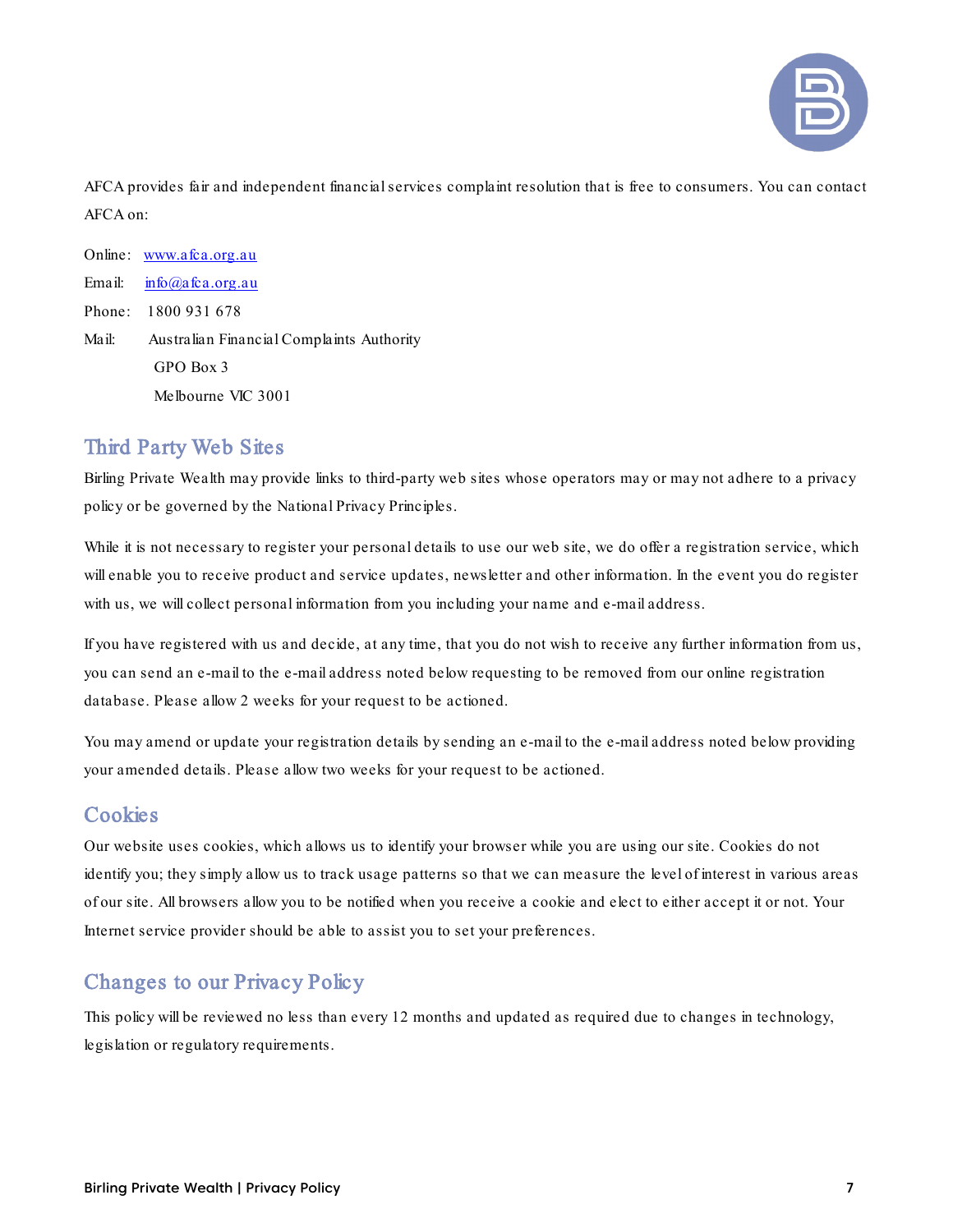

# <span id="page-8-0"></span>Contact Details

Birling Private Wealth Level 13, 83 Mount Street North Sydney NSW 2060 Ph: 02 8001 6488 E:  $\frac{\text{birling}}{\text{dbirling.com.au}}$